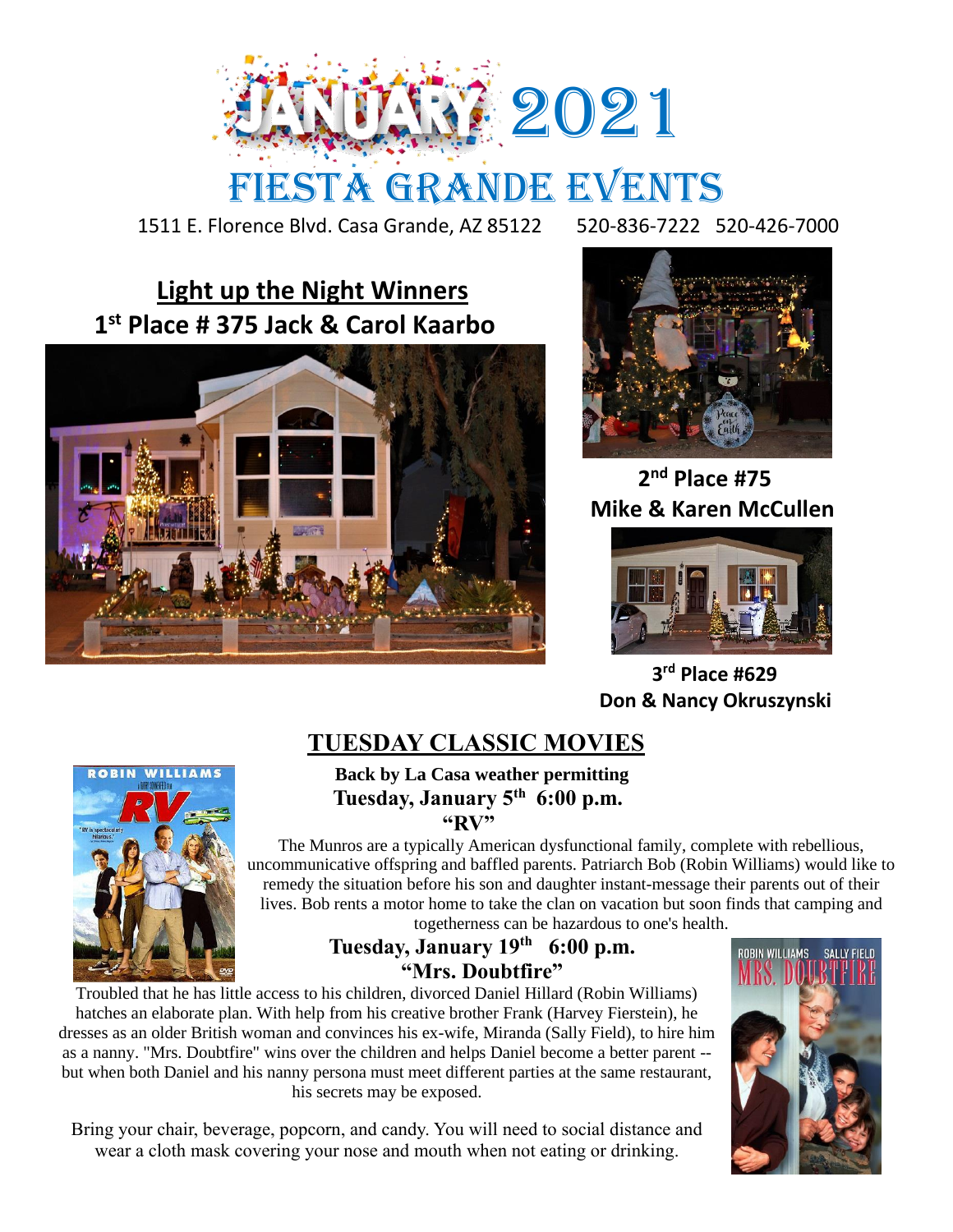### **MAIN OFFICE 520-426-7000**

 $M-F 9 a.m. - 4:00 p.m.$ **Sat. & Sun. Closed**  Host are available after hours and weekends **7 a.m. – 7 p.m. BATH HOUSE /SHOWERS, POOL, BOTH LAUNDRIES**

Tuesday everything closes at 5 p.m. to clean and fog sanitize. **ACTIVITY OFFICE** 

M-F 9 a.m. – 4 p.m.

#### **2020 – 2021 SEASON HOST COUPLES**

Bud & Sally De Priest in space 82 Tom & Liz Sanders in space 83 Jim & Kathy Whitescarver in space 84 Couples rotate each week and are on duty after business hours Monday-Friday, Weekends and Holidays. The Host on duty is posted on the front office door.

At this time **ALL INDOOR ACTIVITIES**  are **CANCELED** till further notice Things are changing daily so check **FACEBOOK - FIESTA GRANDE DISCUSSION GROUP** or **FIESTAGRANDE.ORG - ALL UPDATES,** for the latest updates.

### **FOOD EVENTS**

#### **TWO OLD DUDES FOOD TRUCK**

Wed. & Thurs. January  $6^{th}$  &  $7^{th}$ ,  $13^{th}$  &  $14^{th}$ 11:00 a.m. – 4:00 p.m. last order. Fish Fry Friday January 8th 3:00 p.m. – 6:00 p.m. (or till all gone) Tax will be included in price this year. They will be back in February!

#### **CHUBS FOOD TRUCK**

Thursday January  $21^{st}$  &  $28^{th}$ Saturday 23rd & 30<sup>th</sup> 11:00 a.m. – 4:00 p.m.

#### **FIESTA GRANDE HIKING GROUP**

**Thursday, January 7th leaving La Casa 9:00 a.m.** Hiking trails on the east side of Casa Grande Mountain. Sign up by Ballroom door Questions: Bill McElrath #655



**Pool Hours 7:00 a.m. – 7:00 p.m.** The pool is only open to registered residents. Visiting family members

and friends are not allowed until further notice **Water Walkers: Mon. – Sat. 7:00 a.m.-8:00 a.m. Water Aerobics: Mon. – Sat. 8:00 a.m. – 9:00 a.m. Lap Swimming: Mon. – Sat. 9:00 a.m. - 10:00 a.m.**

> **PICKLEBALL Courts open from 8:00 a.m. – 5:00 p.m.**

#### **SHUFFLEBOARD**

**Monday thru Saturday**

**9:00 a.m. & 10:30 a.m**. Equipment to play shuffleboard is available in cabinet outside by courts. Please sanitize and return when finished.

#### **MEDICAL EQUIPMENT**

Sandra Willoughby (307) 214-4082



Has a list of Medical equipment that people have and are willing to loan out. If you have equipment to add to the list, you will have to store it, as

unfortunately, we do not have storage space.



#### **SOLO'S GROUP**

A support group for those living here alone. We lunch, play shuffleboard, golf, and socialize weekly. Come make

friends. Membership is free. Check for updates on the Fiestagrande.org – SOLO's site.



Mike Bolt

**New Fiesta Grande Residents!** We are happy to welcome the following new annual residents:

Ken & Kerry Mowry Damon Morrison Brad & Kay Rundhaug Arnie & Nita Grahn



**MINNESOTA PARTY Thursday, February 11th at 1:03 p.m. at La Casa**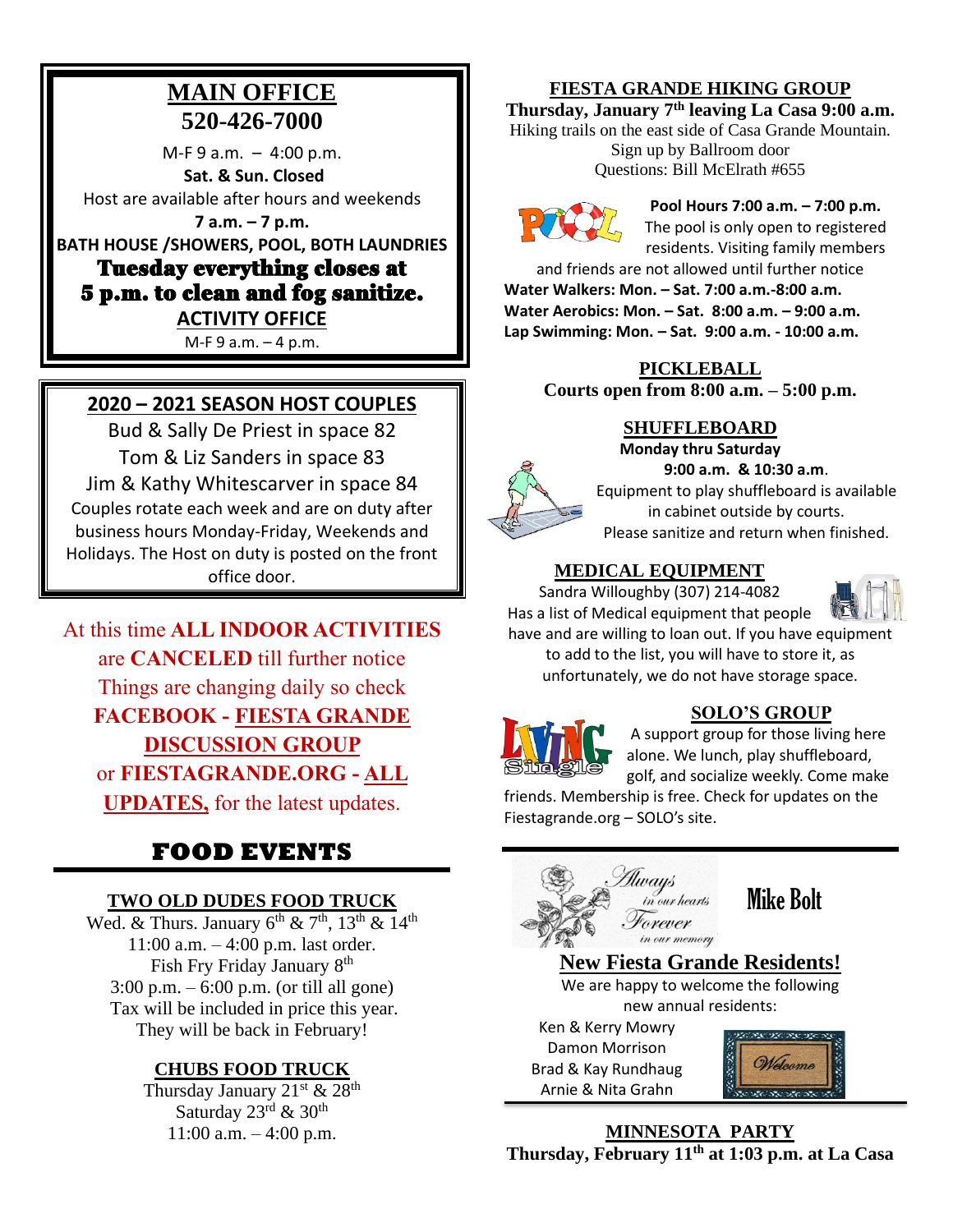## January Joy

Join in and blow the blues away!

- 1. Make some New Year resolutions
- 2. Setup 2021 planner
- 3. Set reminders for Birthdays and Holidays
- 4. Light Winter Candles
- 5. Make homemade soup
- 6. Pack up Christmas decorations
- 7. Give yourself a mani pedi
- 8. Start planning your garden
- 9. Eat a colorful salad
- 10. Pick a room and reorganize and refresh
- 11. Force spring bulbs
- 12. Listen to some new music
- 13. Take a winter hike
- 14. Drink hot chocolate with mini marshmallows
- 15. Read a new book
- 16. Try a new vegetable dish
- 17. Clean out the kitchen cupboards
- 18. Bake some bread
- 19. National popcorn day, make some and come watch "Mrs. Doubtfire"
- 20. Take a drive go somewhere new
- 21. Drink plenty of water
- 22. Take a virtual trip to museum
- 23. Go thru your clothes closet and purge what you don't wear
- 24. Make a snowman pizza
- 25. Begin watching a new show
- 26. Try a new exercise routine
- 27. Make something crafty
- 28. Go thru old pictures (on phone)
- 29. Do something you have never done before
- 30. Do a little act of kindness
- 31. Add some color to your Home

#### TACO SOUP

- 1 lb. Ground beef
- 1 Onion, diced
- **1** 4 oz can green chilies, mild
- 2 cups Chicken stock
- **1** 28 oz can diced tomatoes
- **2 tbsp** [Taco seasoning](https://themodernproper.com/posts/homemade-taco-seasoning)
- 2 14 oz cans black beans, drained
- **1 cup** Frozen corn
- 1 Green bell pepper, diced
- **1** Red bell pepper, diced

In a large soup pot, brown the beef along with the onions. Add remaining ingredients and simmer 30 minutes. Serve with warm with cheese, sour cream and/or fresh cilantro.

|   |   |   |               |                |                |   |   | 8 |
|---|---|---|---------------|----------------|----------------|---|---|---|
| 1 | 8 |   |               |                | $\overline{2}$ | 3 |   |   |
|   | 6 |   |               | $\overline{5}$ | 7              |   |   | 1 |
|   | 7 |   | 9             | $\overline{6}$ |                |   |   |   |
|   | 9 |   | 7             |                | 4              |   | 1 |   |
|   |   |   |               | 8              | 1              |   | 4 |   |
| 6 |   |   |               | 4              |                |   | 8 |   |
|   |   | 4 | $\frac{2}{5}$ |                |                |   | 9 | 3 |
| 5 |   |   |               |                |                |   |   |   |

|   | 4 |   | 2 |   |   |   |   |   |   |               |   |
|---|---|---|---|---|---|---|---|---|---|---------------|---|
| 6 |   |   |   |   |   | 2 | 8 | 1 |   |               |   |
|   |   |   | 7 |   | 8 |   |   |   |   |               |   |
| 3 |   | 6 |   | 7 |   |   |   |   |   | 3             |   |
|   |   |   | 3 |   | 6 |   |   |   |   |               |   |
|   |   | 2 |   | 8 |   | 4 |   |   |   | $\frac{9}{2}$ |   |
|   | 6 |   |   |   | 5 |   | 2 |   |   |               |   |
|   | 3 |   |   |   |   | 9 |   | 5 |   |               |   |
|   | 5 |   |   |   |   |   | 4 |   | 9 |               | 5 |
|   |   |   |   |   |   | 6 |   | 4 |   |               |   |
|   |   |   | 7 | 6 | 1 |   |   |   |   |               | 3 |
|   |   |   |   |   |   |   |   | 1 |   | 8             |   |

| 6 |                |   |   | 9 | 8              | 3 |   | 7 |   |   |   | 4              |   |   | 1 | 5              |   |   |   | 6              |
|---|----------------|---|---|---|----------------|---|---|---|---|---|---|----------------|---|---|---|----------------|---|---|---|----------------|
|   |                |   | 6 |   | 1              |   |   |   |   |   |   |                |   | 9 | 6 |                | 3 |   |   |                |
|   |                |   | 2 |   |                |   |   | 4 |   |   |   |                |   |   | 8 |                |   |   |   |                |
|   | 6              |   | 1 |   | $\overline{7}$ | 8 |   |   |   |   |   |                |   | 1 | 7 |                | 8 | 5 | 9 |                |
| 7 |                |   |   | 4 |                |   | 6 |   |   |   |   | 9              |   |   | 5 | 1              |   |   |   | 3              |
| 1 | 8              | 5 | 9 | 3 |                |   |   |   |   |   |   | 5              |   |   |   |                | 9 |   | 6 | $\overline{7}$ |
|   | $\overline{2}$ |   | 3 |   |                |   |   |   |   | 5 | 2 |                |   |   |   |                | 1 |   |   | 8              |
|   |                |   |   |   |                |   | 4 |   |   |   | 7 |                | 6 |   |   | 8              |   |   |   |                |
| 9 |                |   |   | 8 | 4              |   |   |   | 9 |   | 4 |                |   |   |   |                |   | 4 |   | 9              |
|   |                |   |   |   |                | 6 | 3 | 7 |   |   |   | 5              |   |   |   |                |   |   |   |                |
|   |                |   |   |   |                | 4 |   |   |   |   |   |                |   | 9 |   |                |   |   |   |                |
|   |                |   |   |   |                |   |   | 8 |   |   |   | $\overline{7}$ | 4 | 2 |   |                |   |   |   |                |
| 1 |                | 8 |   |   |                |   |   |   | 2 |   | 1 |                |   |   | 2 | 1              |   |   |   | 3              |
|   |                |   |   | 3 |                |   | 1 |   | 7 |   |   |                | 2 |   |   |                |   |   |   |                |
| 9 |                |   | 7 |   |                |   |   |   | 8 | 4 |   |                |   |   |   |                | 4 |   | 6 |                |
| 5 | 6              |   | 4 |   |                |   |   | 9 |   |   |   |                |   |   |   | $\overline{2}$ | 5 | 7 | 3 | 4              |
| 8 |                |   |   | 9 | 3              |   |   | 6 |   |   |   |                | 8 |   |   | $\overline{7}$ |   |   |   | 1              |
|   | 1              | 9 | 8 |   | 5              | 2 |   |   |   |   |   |                |   | 2 | 1 |                | 9 |   | 8 |                |
|   |                |   |   |   | 1              |   |   |   |   |   |   | 1              |   |   |   |                | 2 |   |   |                |
|   |                |   | 6 |   | $\overline{7}$ | 4 |   |   |   |   |   |                |   |   | 6 |                | 3 |   |   |                |
| 2 |                |   |   | 4 | 9              |   |   | 7 |   |   |   | 3              |   | 8 | 4 | 5              |   |   |   | 2              |